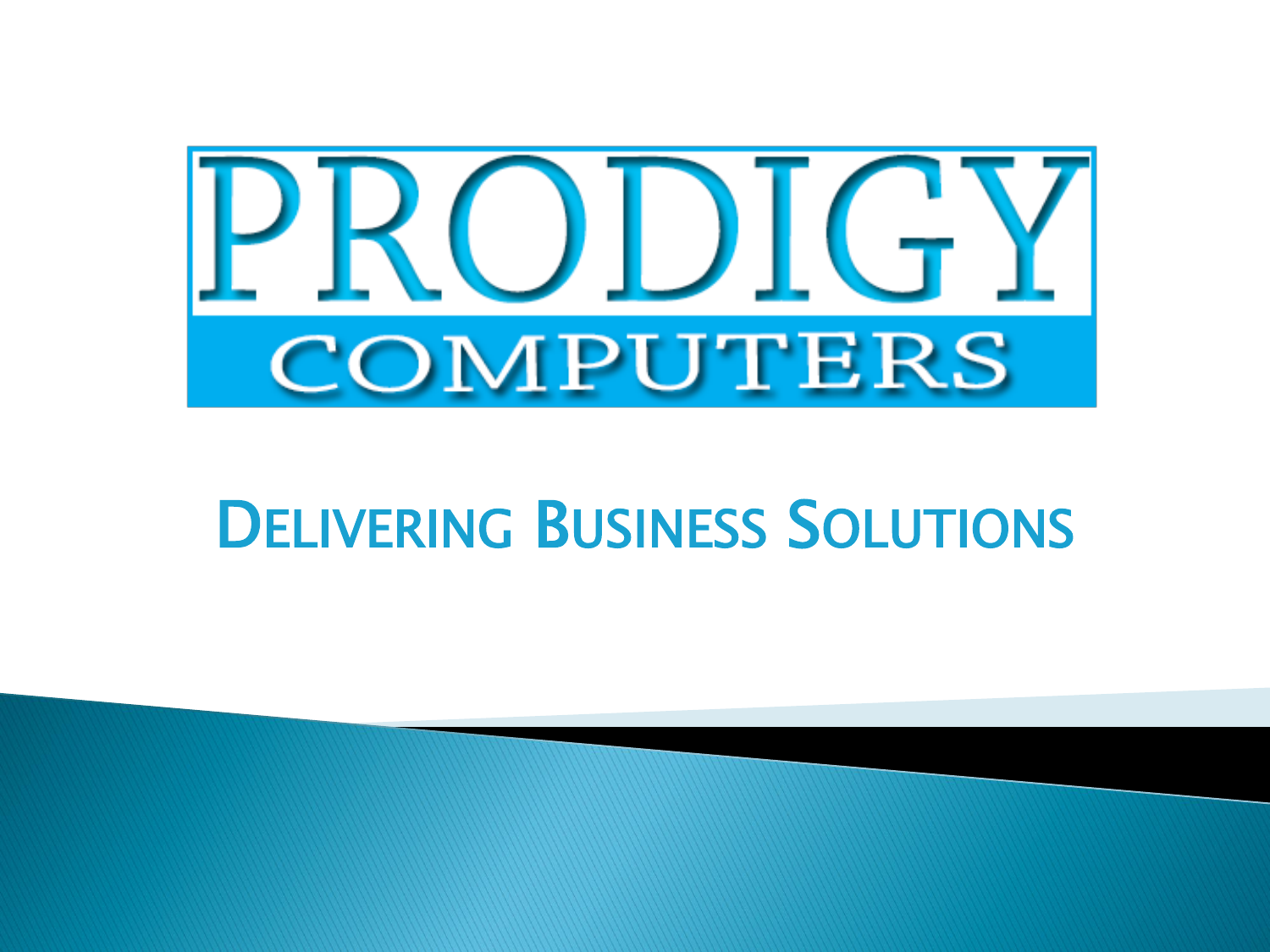# **SPECIAL UNIDO OFFER**

▶ Website Development (B2B and B2C)

- We not only develop website for your company but provide complete concept of eCommerce. We also focus on commercial importance of the website
- ▶ We provide the following:
	- Domain Registration
	- Hosting Services
	- Email Services
	- Static, B2B & B2C Websites with all ecommerce tools

#### !!!Special UNIDO Offer!!!

**The Communication of the Communication** 

- $\rightarrow$  10 Pages website + 5 Email Ids + Domain Registration + 200 Mb Linux Hosting 1 Year + Content Writing ( company profile content management) for BD 300.
- ▶ For website design, template will be provided to get approval then website will be developed.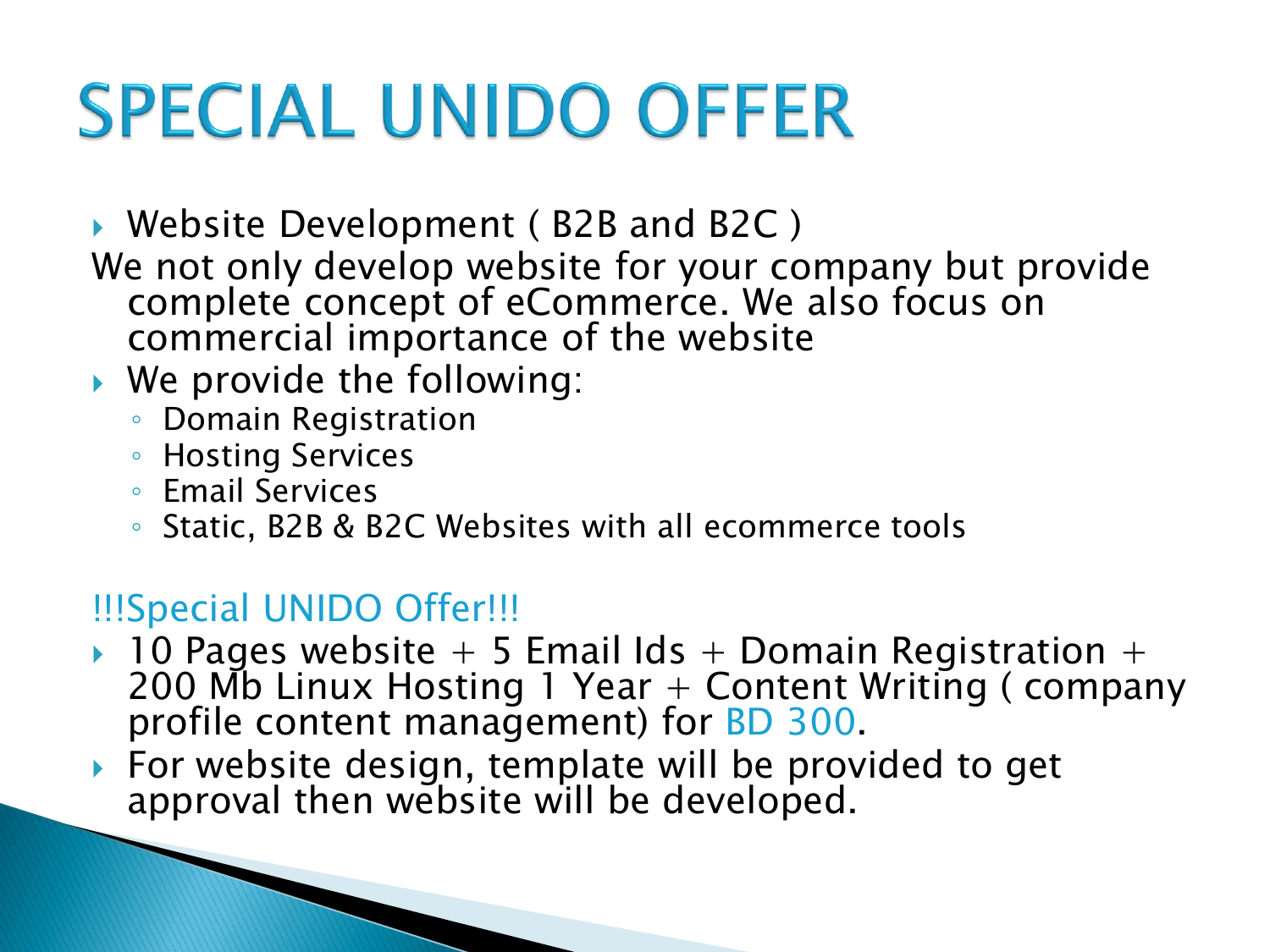# **SPECIAL UNIDO OFFER**

▶ Point Of Sale Software

There are several benefits to automating your store with a Point of Sale system. Using a computer in your business provides you with a greater amount of data than can be retrieved with only a conventional cash register. Customer purchase history, item sales detail, stock status reports, monthly, yearly, and seasonal sales data, are only some of the detail information that can be retrieved.

This data is key to grasping total control of your business and increasing sales and profits. In addition to enhancing customer and inventory tracking capabilities, computerizing your store can also help you tighten up on security and employee tracking.

#### !!!Special UNIDO Offer !!!

**The Common Street, Inc., and Inc., and Inc., and Inc., and Inc., and Inc., and Inc., and Inc., and Inc., and** 

Please let us know your Batch number and business details and we will offer you very special rate of  $BD$  130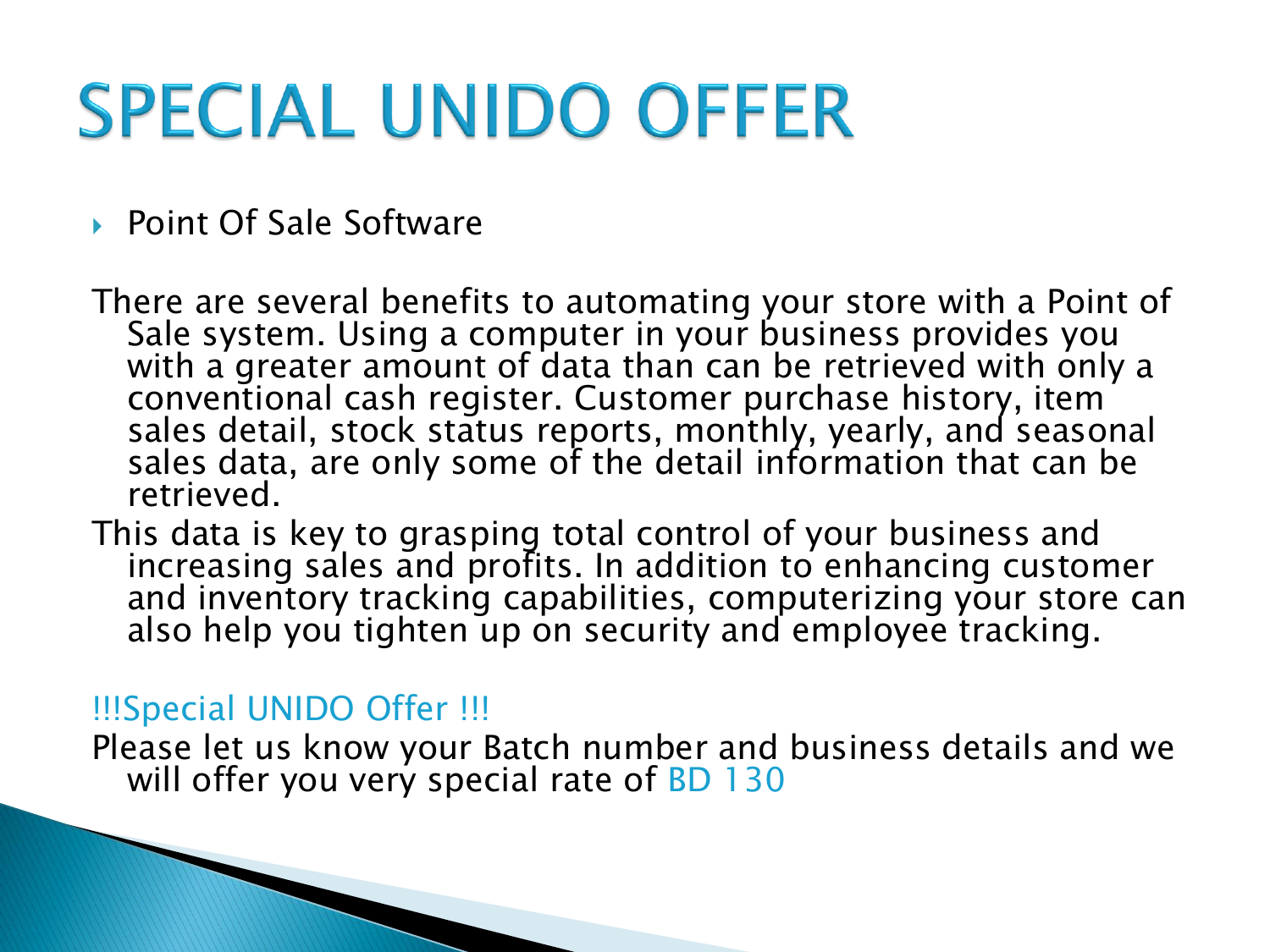### **SPECIAL UNIDO OFFER**

For any software purchase like Microsoft, Symantec etc. we can negotiate good rates with suppliers.